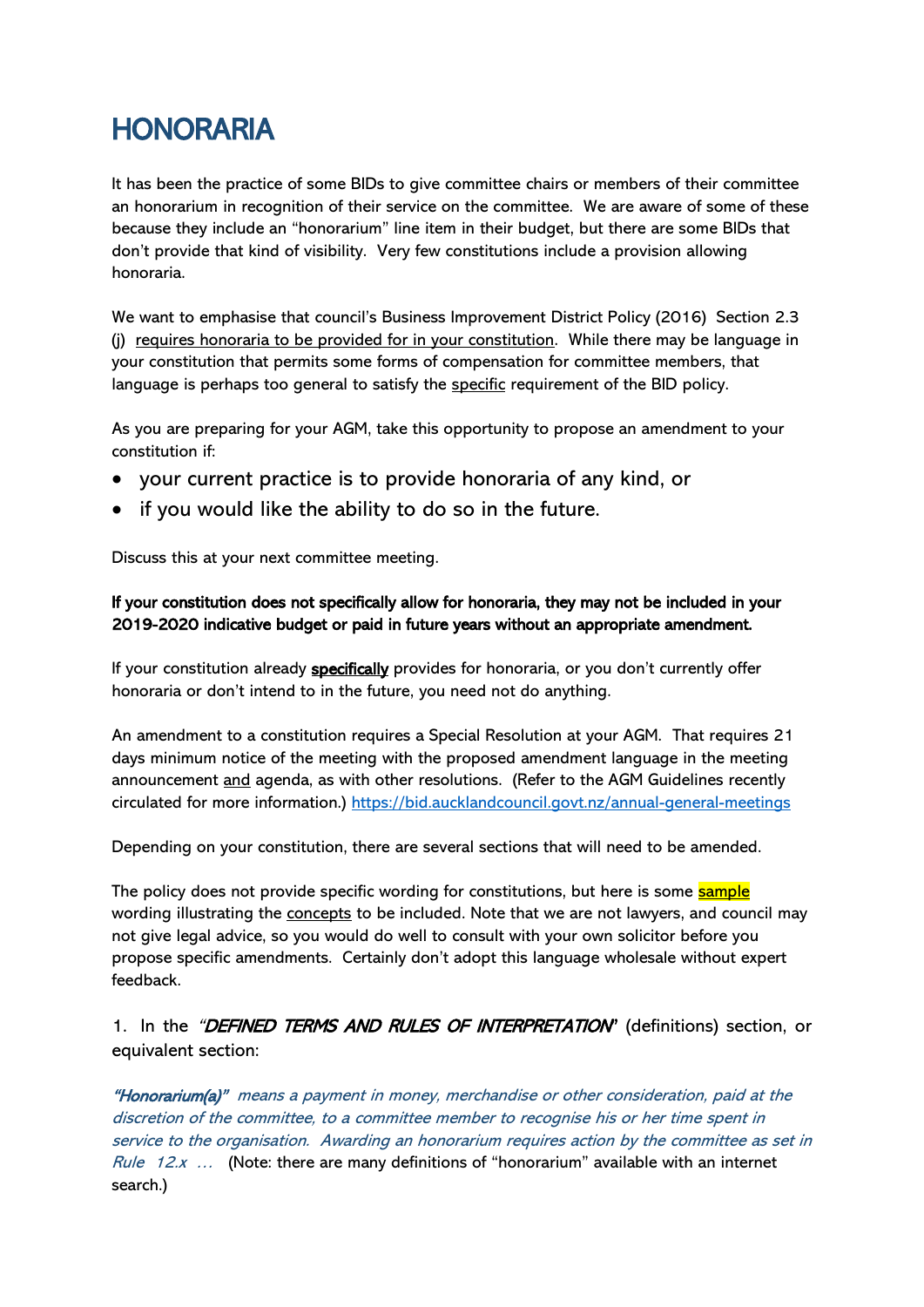## 2. In "POWERS AND AUTHORITY OF THE EXECUTIVE COMMITTEE". or "ROLES AND POWERS OF THE EXECUTIVE COMMITTEE", or equivalent:

(Sample section numbers for illustration. Follow your constitution's outline.)

- 12. "Roles and Powers of the Executive Committee"
- 12.x The committee may agree from time to time to provide an honorarium to one or more voting members of the committee in recognition of his or her service, or for any other reason that is not in conflict with any other provision of this constitution, while avoiding the appearance or fact of conflict of interest.
	- 12.x.1 An individual or individuals for whom it is proposed to award an honorarium must be recused from voting on the proposal. Committee meetings shall conform to quorum rules provided for in this constitution even after a member or members is/are recused.
	- 12.x.2 Honoraria shall not be provided to representatives of local boards or other government officer or elected official.
	- 12.x.3 The honorarium and its specific dollar value(s) shall be included as a line item in any budget or audit document that is presented to the membership for approval at an AGM, SGM, or other meeting of the membership in which budgets are reviewed or approved.

3. Your constitution will include one of the two following Sections depending on the template that you are using:

## "MEMBER DEALINGS WITH AND INTERESTS IN THE ASSOCIATION" from the old template,

or, "NO PRIVATE PECUNIARY PROFIT AND MANAGING CONFLICTS" if you have adopted the new constitution template that council prepared in conjunction with the 2016 BID policy. These sections lay out exceptions to the rules pertaining to personal interest. (If you are using a different template, refer to the equivalent section.)

Amend the relevant Rule by adding:

 $31.x.x$  payment of honoraria as provided for in Rule  $12.x$  (or whatever the Rule numbers dictated by your outline)

Before the AGM:

Please send the wording of your Special Resolution to your governance advisor on the BID team before sending the meeting notice to members. We will also need to see that the action taken – adopted or rejected - has been recorded in your AGM minutes.